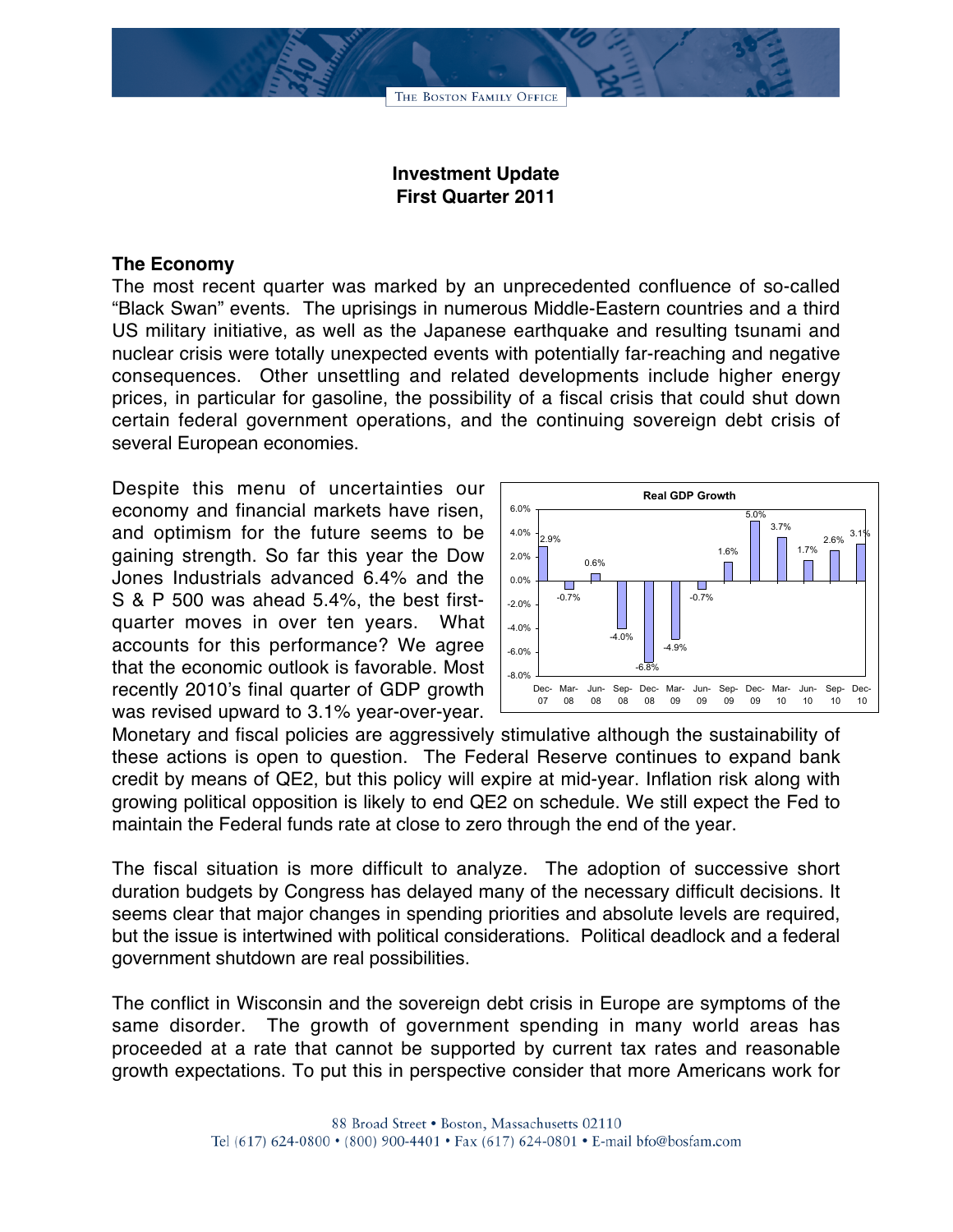THE BOSTON FAMILY OFFICE

government than work in construction, farming, fishing, forestry, manufacturing, mining, and utilities combined. The use of debt for financing fiscal deficits depends on the cooperation of lenders, which range from domestic investors to balance-of-payments surplus countries such as China, Japan, and Middle East petroleum exporters. The most promising approach is the curtailment and reduction of spending along with selective tax increases. The challenge will be to design tax increases that will not limit growth prospects. There are no easy solutions, but it should be clear to all that continued government expansion financed by increasing debt and higher taxes is no longer a viable model. In the case of our domestic government, debt as a percentage of GDP has increased from 31.4% in 1980 to 42.2 % in 2009, and the percentage has increased substantially since that date. This trend is not sustainable. Leadership to deal with the issue is vital.

Consumer confidence has generally been firm despite periodic setbacks from unexpected events such as those experienced in the first quarter. Of interest is the consumer's reduction of debt. This, along with rising personal income and the ongoing write-off of toxic mortgages has sustained consumer spending at reasonable levels. The major problem area is the housing industry where prices continue to be weak, foreclosures mount, and resale inventories are excessive. While some signs of stability are evident, it is likely to be at least another year before prices pick up and new construction shows any meaningful recovery.

Despite positive trends in many areas, unemployment persists at high levels, currently 8.8%. This is a modest improvement from the extreme levels of close to 10% a few months ago. Regardless, these figures are unacceptable for a variety of reasons and have occurred despite aggressive government fiscal and monetary policies. In this respect the current economic recovery from 2008 has been the weakest in the post World War II era. Still, GDP growth is likely to continue at about a 3%



rate year over year for the balance of 2011. The risk of a renewed recession appears very slim. Corporate profits are forecast to gain 10% or more this year in comparison with the previous year, helped by export sales growth and strong productivity trends.

The absence of more typical job growth in this recovery is attributable to the private sector and in particular the lackluster trend of investment spending. While many explanations have been offered, a major factor appears to be risk aversion. Corporate managements, shocked by the near-death experience in 2008-2009, have consciously elected to curtail investment spending and the attendant hiring of new employees. This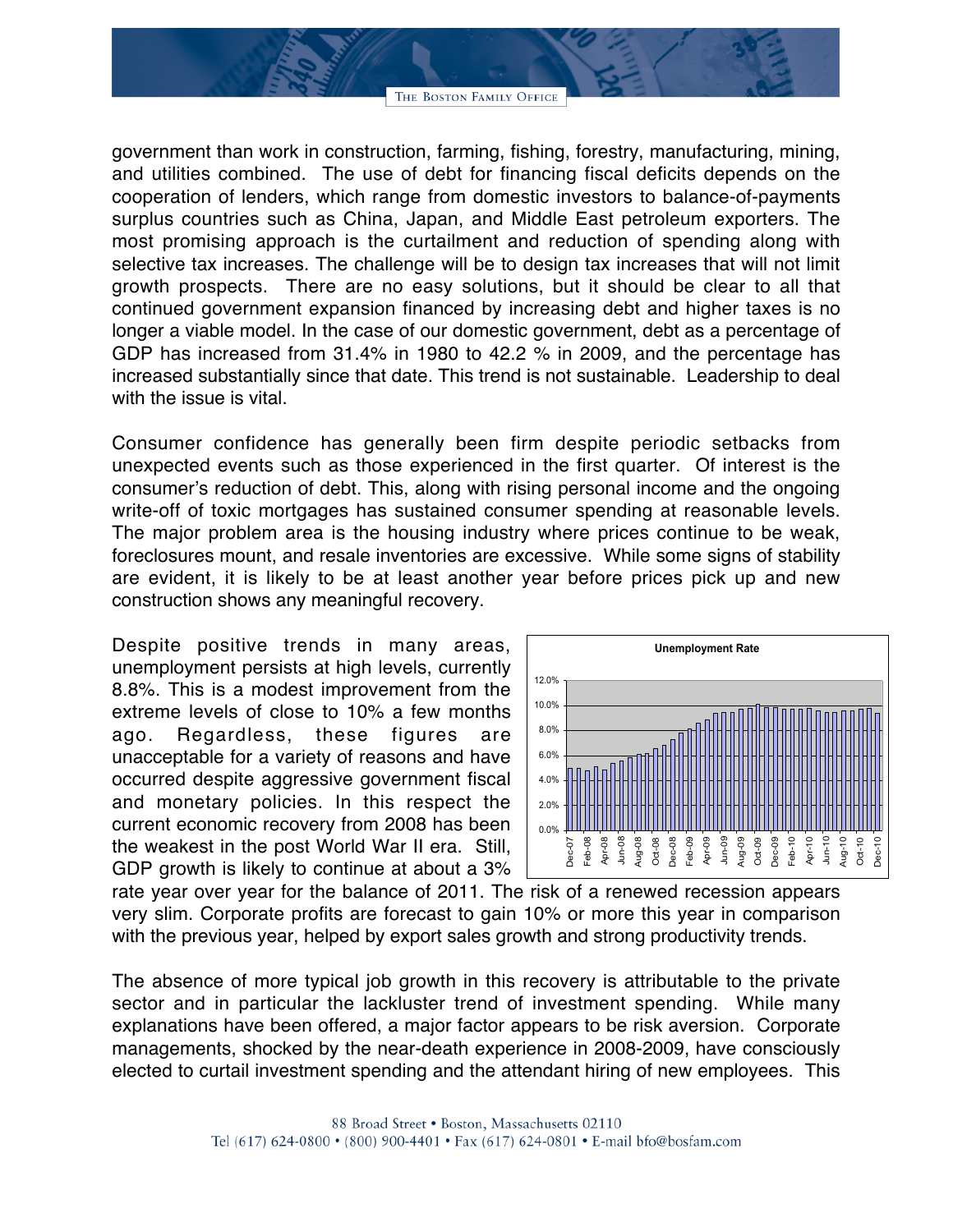is despite ample liquid resources, with cash on US corporate balance sheets estimated to be at record levels of almost \$ 2 trillion. A substantial part of this is held overseas since domestic remittance would require payment of US taxes that are deemed to be unacceptable. Changes in tax laws are being considered, and, recently we note a bipartisan interest in lowering corporate rates. Also, questions regarding health care costs, a continuing stream of anti-business rhetoric from some government officers, and heavy-handed regulation has not been helpful.

Clearly, a change of corporate attitudes regarding investment spending could be highly beneficial since it is only the private sector that can create meaningful job growth. Greater corporate investment will result in a pick up in hiring and stimulate growth, which in turn will generate increased tax revenues to help alleviate the fiscal problems. Ultimately, this scenario may have a more favorable impact on unemployment and our economic performance than the continued application of the current fiscal and monetary policies. A reemphasis on the importance of incentives and the profit motive could be a powerful force for dealing with many of the problem areas discussed. We are encouraged that some evidence is available to support a rethinking of these issues.

## **Equity Markets**

The equity markets have performed well despite the uncertainty of recent events. Corporate profits have continued to exceed expectations so that valuations in domestic and overseas markets are generally reasonable. Further, modest returns from other asset categories are encouraging investors to assume more equity risk. Overseas markets have also been steady despite concerns over more restrictive government policies in China and higher raw material costs that are constricting margins.



The importance of diversification across asset classes should be stressed. We continue to note that the strongest economic growth is in the emerging markets where valuations are still attractive. In the absence of any additional "Black Swan" events we are optimistic that stock prices can advance further over the balance of the year.